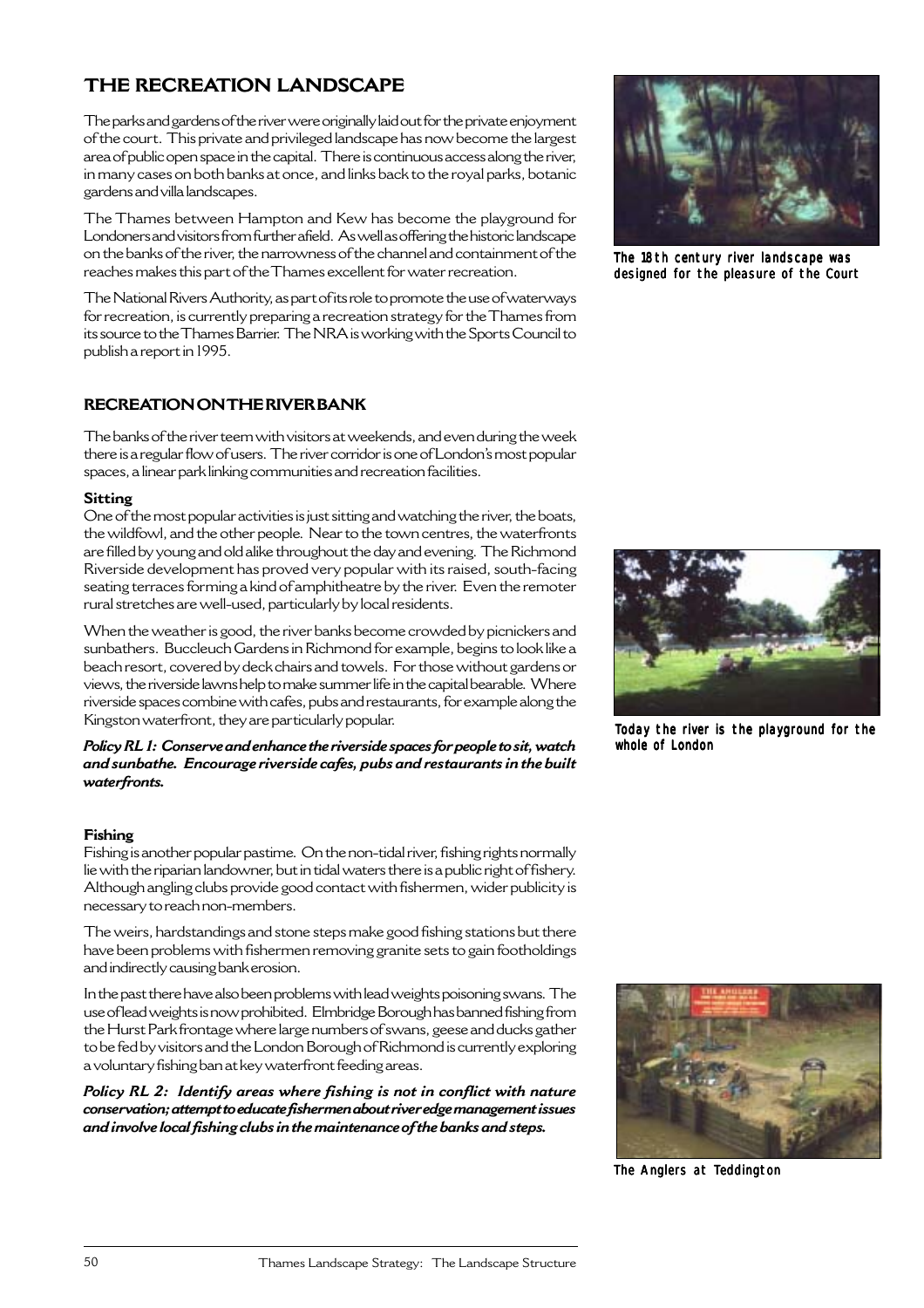#### **Walking**

The extensive network of paths along and across the Thames provides one of the best and most popular ways of enjoying the river. People particularly like to stroll along the urban waterfronts, where the paving is generally smooth and disabled access good. Short circuits provide a break of fresh air en route to work, over lunch or during shopping.

Out into the more rural sections, the gravel paths become rutted and puddles form after high tides. These rougher walks contribute to the character of the rural stretches. Long circuits along the riverside, up through Richmond Park and even onto Wimbledon Common, provide walks as varied and wild as the countryside outside London. The Countryside Commission plans to open the Thames Path as a national trail from the source of the Thames to the Thames Barrier in 1996. The London Walking Forum and the West London Waterway Walks Project are promoting links and connections for longer routes. Plans for imaginative way-marking are being discussed with Common Ground and the Public Art Development Trust.

Local circuits can fit into these longer path systems. With a little planning and information, the walks can be connected to town centres, public transport and parking. The existing network, public transport and proposals for new links are shown on Plan 10.

While continuous access along both sides of the river would be ideal, there are certain points, such as the Syon tide meadow and working wharves where access would compromise nature conservation value or boatyard viability. Interesting short inland diversions may be possible.

Linking across the river is less easy. In the past there was a whole series of ferries along this stretch. Now only Hammerton's Ferry survives, running between Ham and Marble Hill. Ferries could be encouraged, by increased demand and publicity, to re-open a number of popular walking circuits.

*Policy RL 3: Way-mark and promote the walks identified by the London Walking Forum, the Thames Path and the West London Waterway Walks Project, making new links to encourage local circular walks in line with English Nature guidelines. Sign routes from town centres to the river. Encourage the reinstatement of old ferry connections, where interested operators can be found.*

#### **Jogging**

The rural walk network and links to the royal parks work well as jogging routes. Jogging on the gravel surfaces of the riverside walks avoids the jarring of asphalt, the fumes of cars and the jostle of the street.

Outdoor exercise stations could be incorporated into some of the public art and way-marks. Discreet distance markers on long, straight avenues would allow for speed timing.

*Policy RL 4: Integrate jogging routes into path circuits, where appropriate including discreet distance markers and exercise stations.*

#### **Cycling**

Tougher tyres and mountain bikes have made cycling along the towpath increasingly popular. When narrow paths are busy, cyclists occasionally come into conflict with pedestrians. Pedestrians take priority along the water edge but cycling is also a good way to experience the river.

Mountain bikes have been allocated special routes in Richmond Park. In places such as the southern part of Ham Lands where there is more than one path on different terrace levels, cyclists should be restricted to upper levels, leaving the towpath to pedestrians. At other points, such as Thames Ditton, good cycling routes are marked inland. On the whole however, with co-operation, cyclists and pedestrians should be able to co-exist.

*Policy RL 5: Clarify and where possible separate cycling and pedestrian paths, and where appropriate, encourage considerate dual use, promoting a coordinated cycle network.*



The ferry from Marble Hill to Ham **House**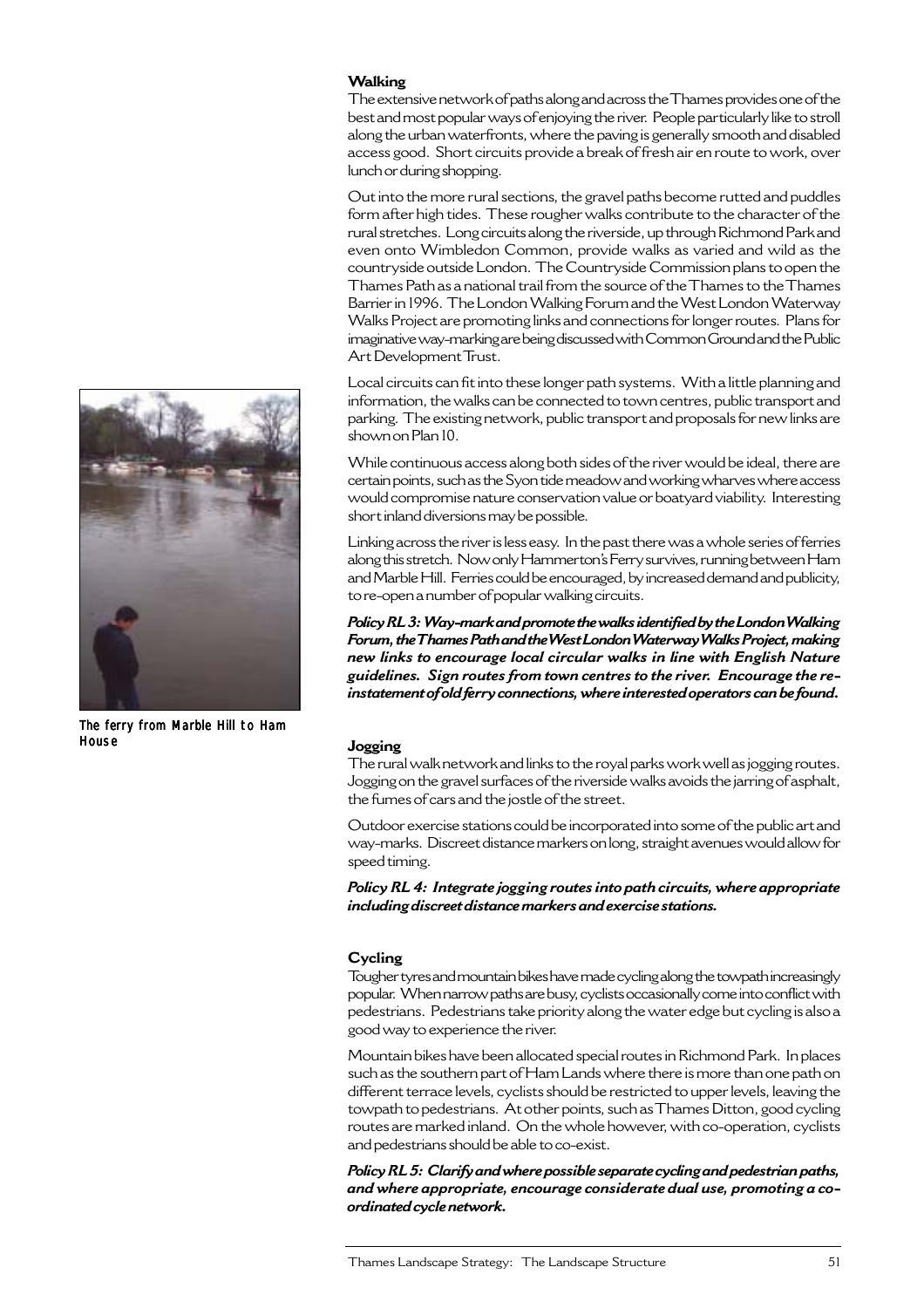#### **Horse-riding**

Horses' hooves churn up footpaths and it is preferable for riders to be kept separate from pedestrians. Horse-riding is not permitted on the towpath, but a series of bridleways exist inland. There is an excellent network of bridleways through Ham Lands, Richmond, Hampton Court and Bushy Parks.

#### *Policy RL 6: Work with local riding clubs to mark and maintain the bridleway network.*

# **Children**

The riverside is particularly attractive to children. There are special playgrounds and dog-free enclosures in some parks. But the greatest attraction is the river and wildlife.

River edge safety<sup>26</sup> and water quality is a particular concern, though the character of the waterfront should not be destroyed by excessive safety barriers.

*Policy RL 7: Promote a high quality of provision for children's use of the riverside, with an eye to special play areas, education facilities and interpretation. Review safety provisions along the river's edge, while still conserving the existing character of waterfronts.*



The Queen's Promenade, Kingston

## **Dogs**

The extent of open space along this part of the river is much-appreciated by dogowners. Boroughs are taking steps to provide faeces bins and prevent fouling of parks and walks. Owners are also required to prevent their dogs from chasing wildfowl and deer.

*Policy RL 8: Encourage dog-owners to be considerate of other riverside users by providing appropriately located faeces bins away from the river's edge, making clear where leashes should be used and extending dog-free areas.*

# **Tennis**

A number of municipal parks have tennis courts on the river edge. The associated chain-link fencing, floodlighting and hard surfaces detract from the parkland river edge. Courts could be located further inland without spoiling the enjoyment of players.

*Policy RL 9: Keep new tennis courts back from the river's edge and where possible relocate existing riverside courts away from the water.*

# **Golf**

Back from the river, Sudbrook Park and part of the Old Deer Park have been leased to Richmond Golf Club and the Royal Mid-Surrey Golf Club by the Crown Estate. The sport does not relate to the river, but the golf clubs manage the historic parkland, trees and open space. There is scope to enhance the land for nature conservation and to re-instate some of the historic landscape, while still contributing to the use and appearance of courses.

*Policy RL 10: Enhance the nature conservation habitats and, where compatible with play, re-instate the historic landscape structure on golf courses in historic parkland.*



The Royal Mid-Surrey Golf Course in the Old Deer Park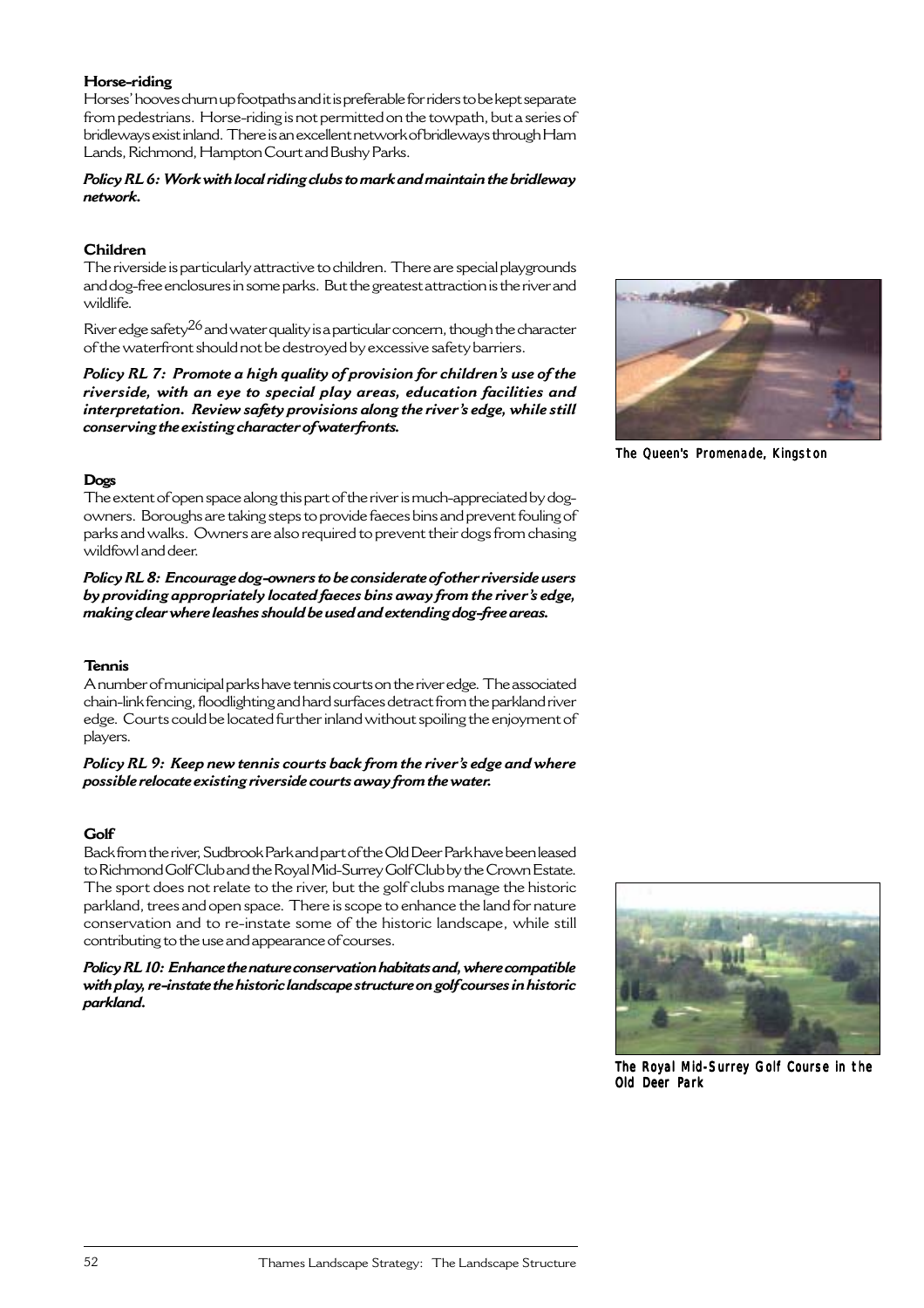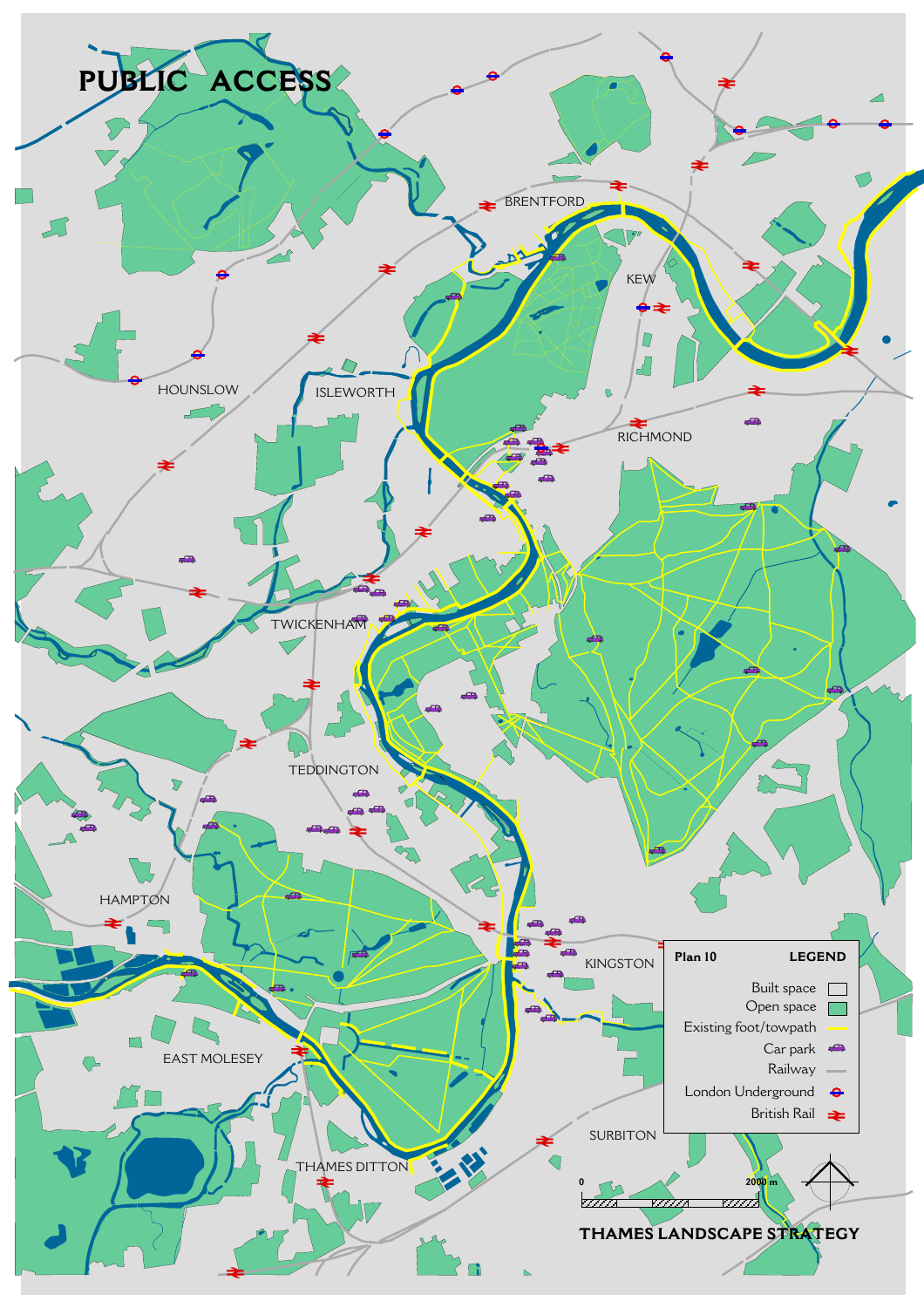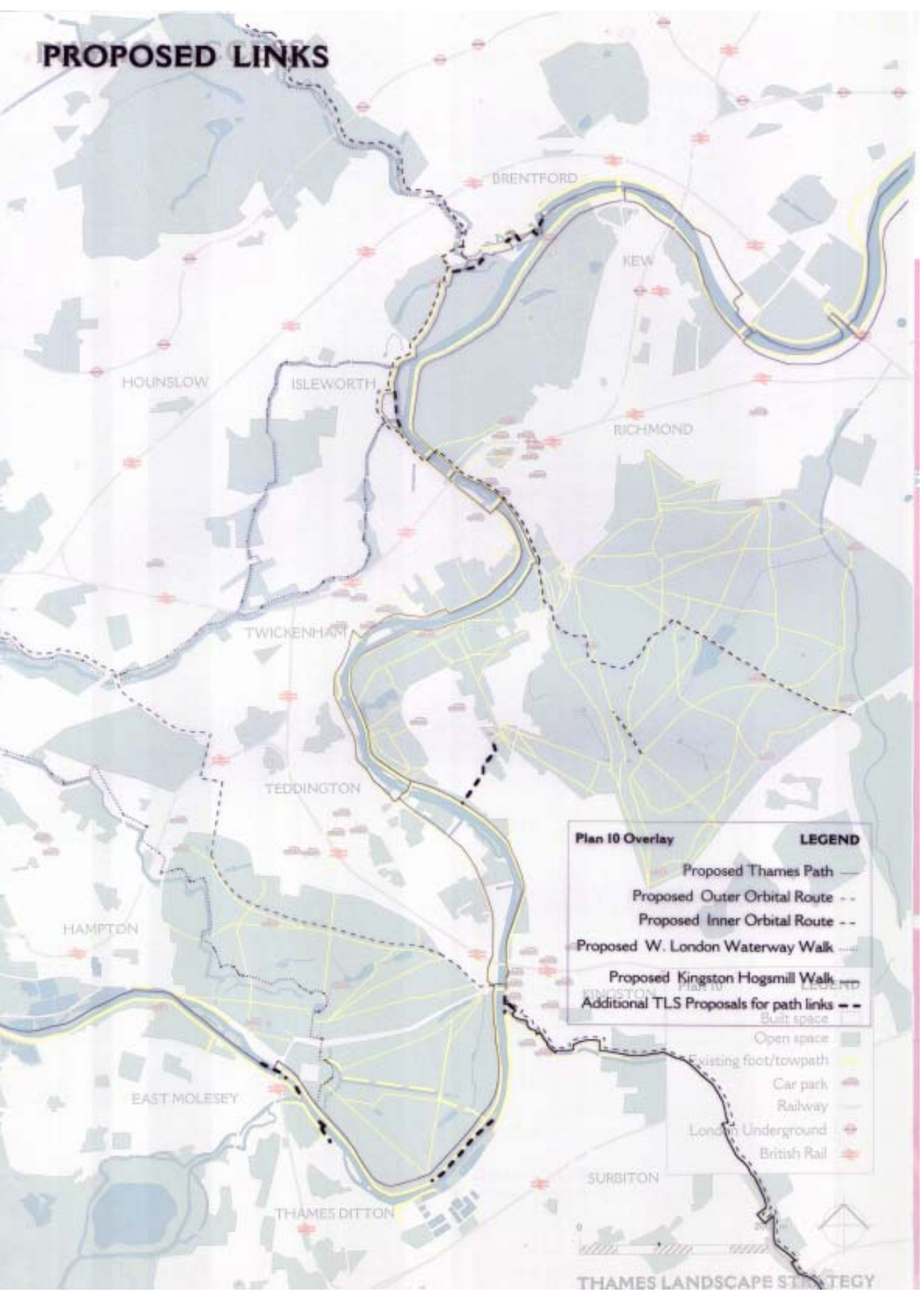# **RECREATION ON THE WATER**

The river itself provides a wonderfully versatile area for protected water recreation. The tidal Thames below Teddington is freely open to the public, but licences from the NRA are required to use the non-tidal Thames and from British Waterways to use the canal system. The PLA has produced *A Pleasure Users Guide*<sup>27</sup> to advise vessels on joint use of the river and the NRA and Sports Council are working closely with river user groups to identify and address recreation issues along the river.

## **Rowing**

Rowing and sculling are popular along the length of the study area, with clubs at regular intervals on both banks. Demand for boat storage greatly exceeds supply and water recreation would expand further with an increase in boat sheds. The relatively silent and unobtrusive sport co-exists happily with the wildfowl on the river and continues a long tradition of river recreation. The number and size of clubs adds to the variety and character of the river in the way that, say a regional rowing centre, would not.

Clubs can negotiate with the Sports Council and local authorities for grant aid and rate relief. And other issues, such as overhanging branches and boat wash, can be addressed through the river user groups.

Policy proposals are included in Policy RL 11 below.

#### **Punting**

In general the river is too deep for much punting, but there are clubs in the shallows at Thames Ditton and Hampton.

Policy proposals are included in Policy RL 11 below.

## **Canoeing**

Canoeing is a sport which has been growing in popularity and there are clubs throughout the area. With favourable tides, it is possible to paddle from Richmond to Greenwich and back in the day. Canoeists can also paddle up the non-tidal Thames or into the canal system via the Grand Union Canal.

Access to the water is possible from club and public slipways, jetties and steps. Maintenance of steps and the provision of more public jetties and slipways would be welcomed by the sport.

Policy proposals are included in Policy RL 11 below.

#### **Sailing**

Sailing conditions on the short reaches and tight bends of this part of the Thames are not ideal, particularly where dense trees line the water's edge. Nevertheless there are clubs from Hampton to Teddington and the old gravel workings in Ham Lands provide an open area of still water.

*Policy RL 11: Encourage rowers, scullers, punters, canoeists and sailing clubs to continue using the Thames, consulting and, where practical, involving clubs in river edge management programmes. Retain existing boat storage and repair facilities where possible and promote the provision of boat storage in redevelopments along the river edge.*

#### **Skiffs**

Skiffs can be hired on the river between Hampton and Kew. In summer skiffs are very popular with tourists, though they become something of a hazard to navigation in themselves.

*Policy RL 12: Promote the use of skiffs for visitors to enjoy the river in a peaceful way, explaining more effectively the protocol of river usage.*



Canoeists setting off from Twickenham Riverside



Sailing at Ham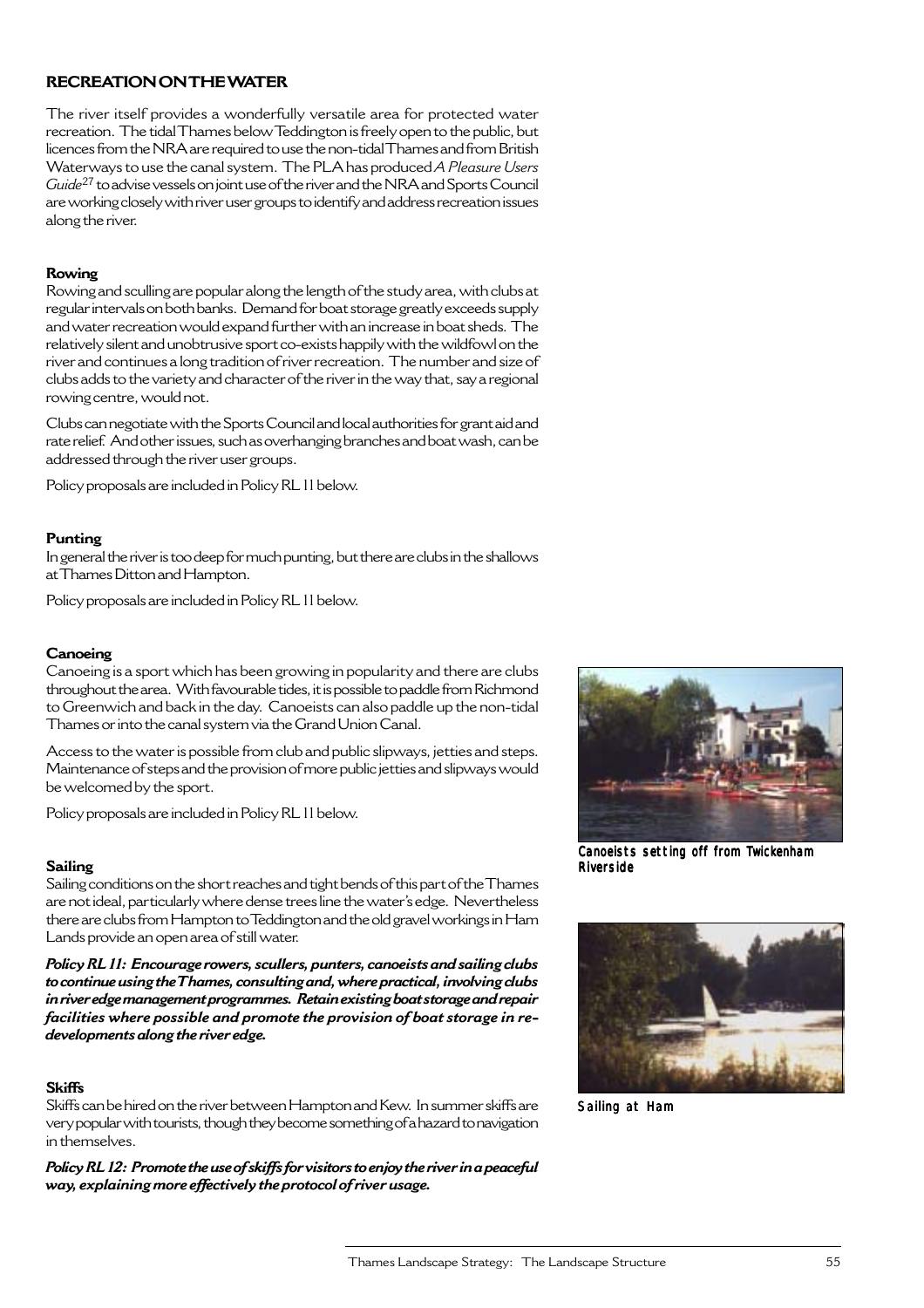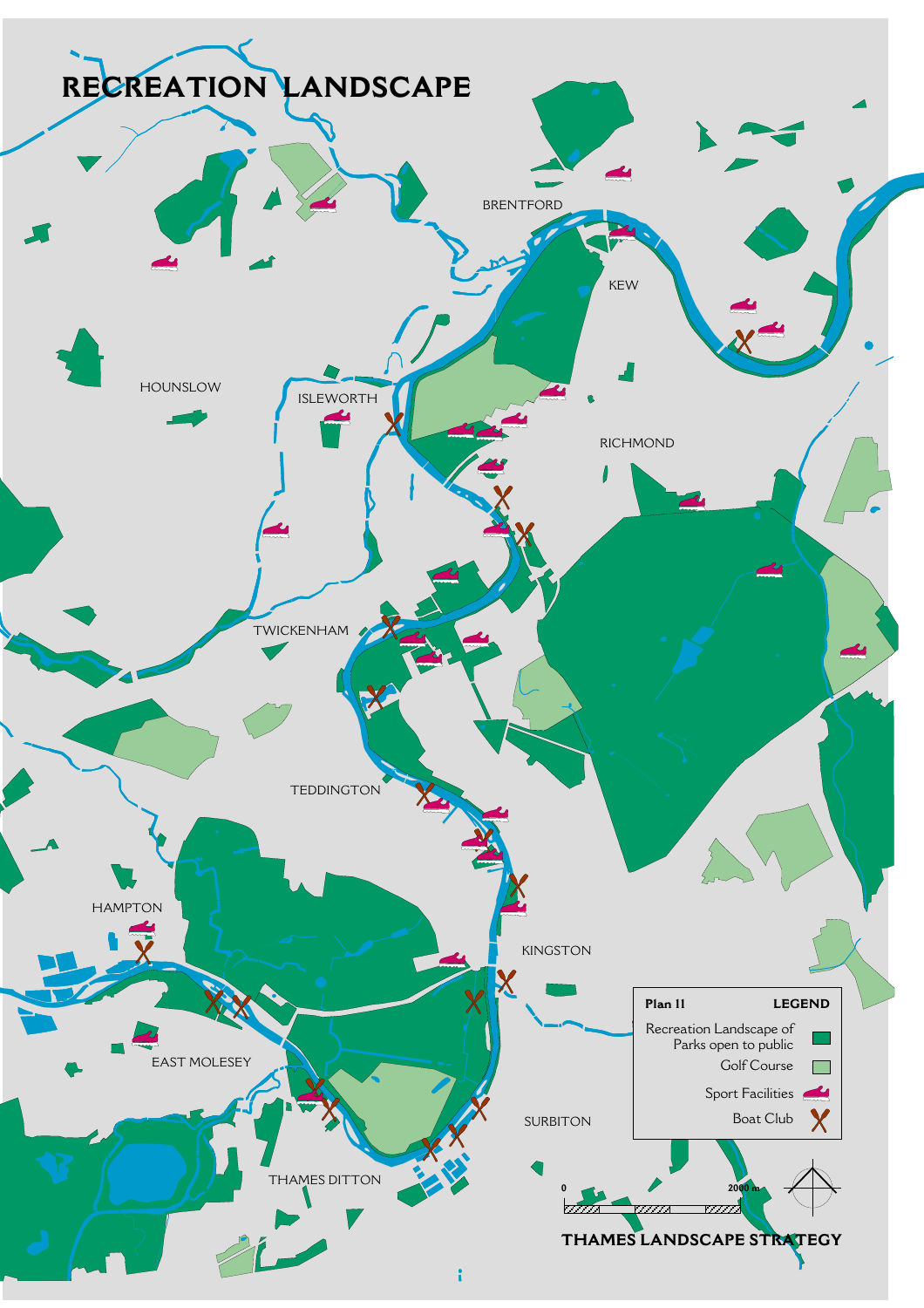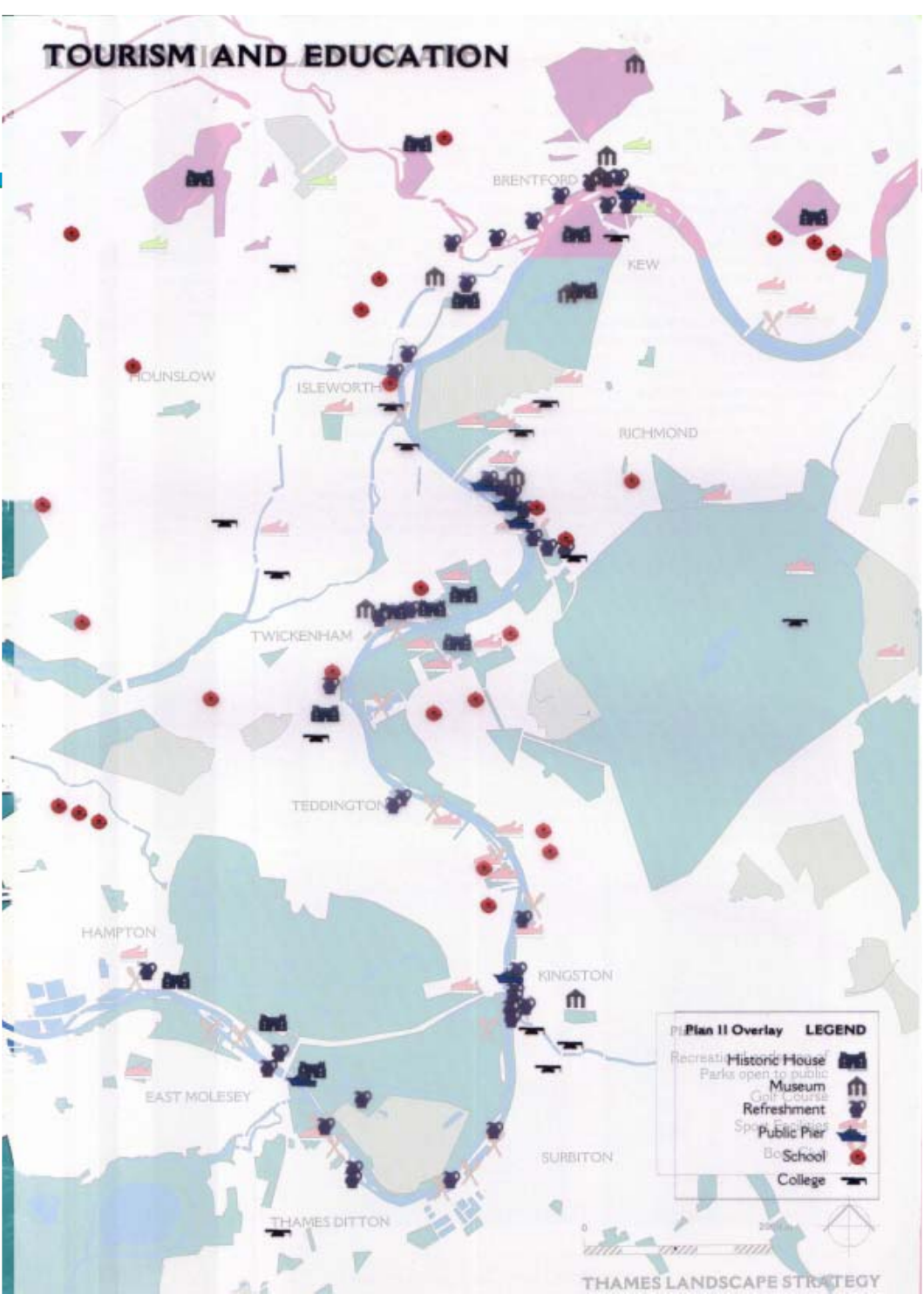## **Speed boats**

Speed boats create controversy on the river. The noise, speed and danger alarm other river users and there have been some ugly accidents, particularly associated with alcohol. Boat-wash is one of the main causes of bank erosion. Public slipways allow access for speed boats to the tidal Thames without licence.

The tidal river is policed by the PLA, and there is an official speed limit of 8 miles per hour above Wandsworth Bridge. The NRA, which has navigational responsibility for the Thames upstream from Teddington, is applying for new byelaws to introduce a limit of 8 kilometres per hour over the river-bed for powered boats, with some permitted exceptions. Until the bye-law is endorsed by the Minister, the NRA has no specific speed restriction.

*Policy RL 13: Control and police speed boat usage and speeds more strictly in the interests of other river users, nature conservation and bank erosion.*

#### **Barges and Motor Cruisers**

Weekend and holiday powered boats tend to be more respectful of speeds, wash and other craft. Problems here arise with moorings, pollution and congestion.

Many of the private craft are moored on private jetties, in off-channel marinas or by boatyards. Moorings help to subsidise boatyards and the ferry, but off-channel facilities such as the Thames Marina at Seething Wells, balanced with nature conservation interests, are the ideal solution, keeping the river open and the banks uncluttered.

#### *Policy RL 14: Control mooring location and density and encourage off-channel marinas, balanced with nature conservation interests.*

#### **Swimming**

Alarming notices about Weil's disease, water pollutants, tide, current and deep water dangers discourage swimming in the Thames. Although discouraged, the sport nevertheless remains popular and, with canoeists and sailors, often involuntary.

In areas which are particularly popular for swimming, safety ladders, life rings and warnings should be available and regular checks made on underwater hazards.

*Policy RL 15: Continue to warn swimmers about the hazards of the river, and continue to make strenuous efforts to ensure that the water quality of the Thames is improved.*



Reducing boat speeds should help to ease erosion problems



The Port of London Authority barge collects litter and debris from the river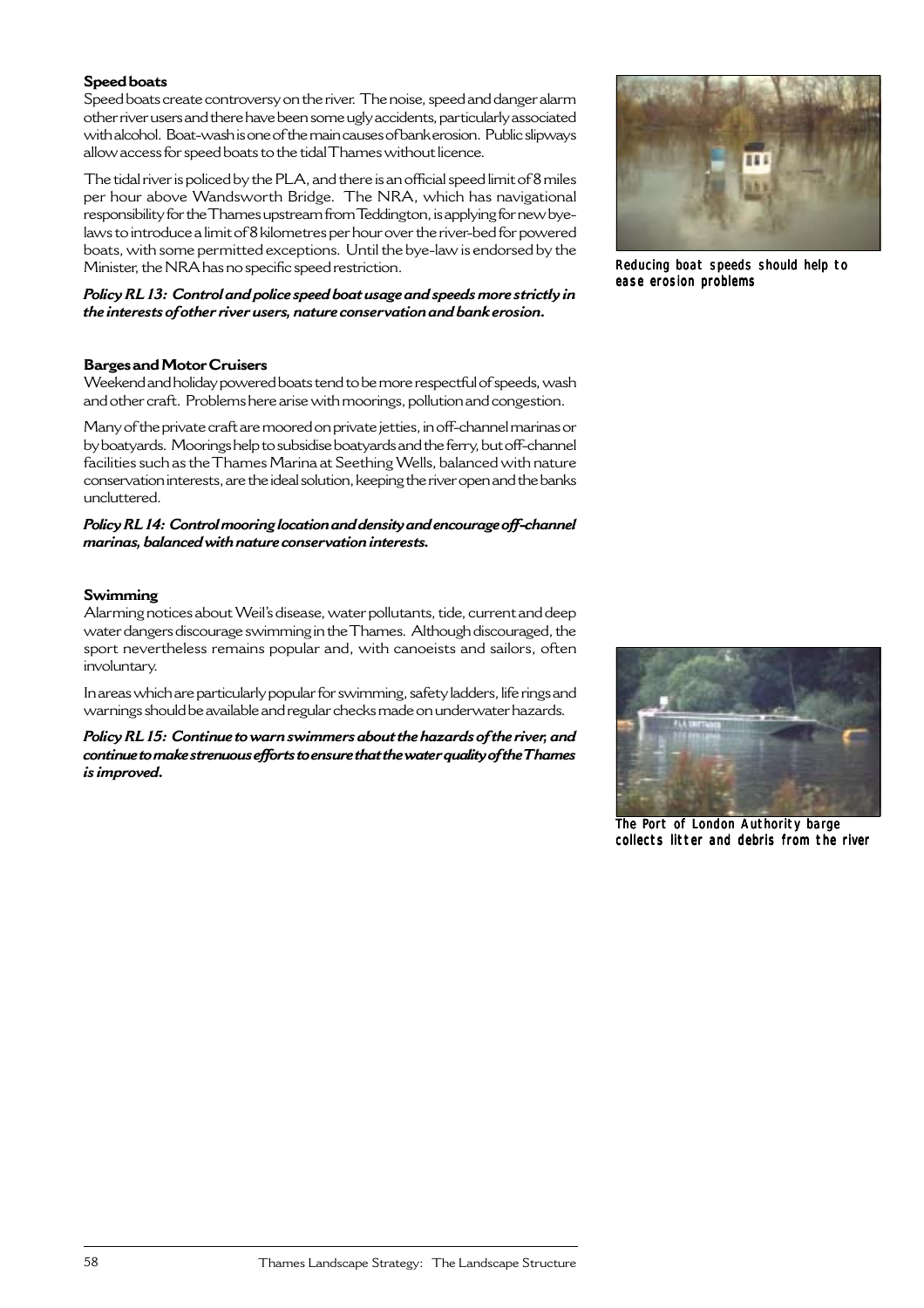# **TOURISM**

The Thames has tremendous potential for tourism. It is one of the least appreciated national resources. Between Hampton and Kew the river landscape, with its historic buildings and waterfronts and its parks and open spaces, is without parallel in any other capital in the world. It is a cultural landscape of great significance as the cradle of the English Landscape Movement and the home of people such as Pope and Walpole, Turner and Reynolds, George Eliot and Virginia Woolf, Sheridan and Garrick, Francis Bacon and Bertrand Russell, and Henry Purcell, Pete Townsend and Mick Jagger. And it is a linear park of great beauty, nature conservation interest and recreation potential.

Much of the charm and attraction of the river is its tranquillity. It would be selfdefeating to congest the area with coach-loads of visitors and loud tourist paraphernalia. But there is an opportunity to improve and co-ordinate visits to the area, bringing interest and income both locally and to the capital as a whole. Tourism could help generate the revenue and investment to pay for many of the recommendations set out in Chapter 3 of this report.







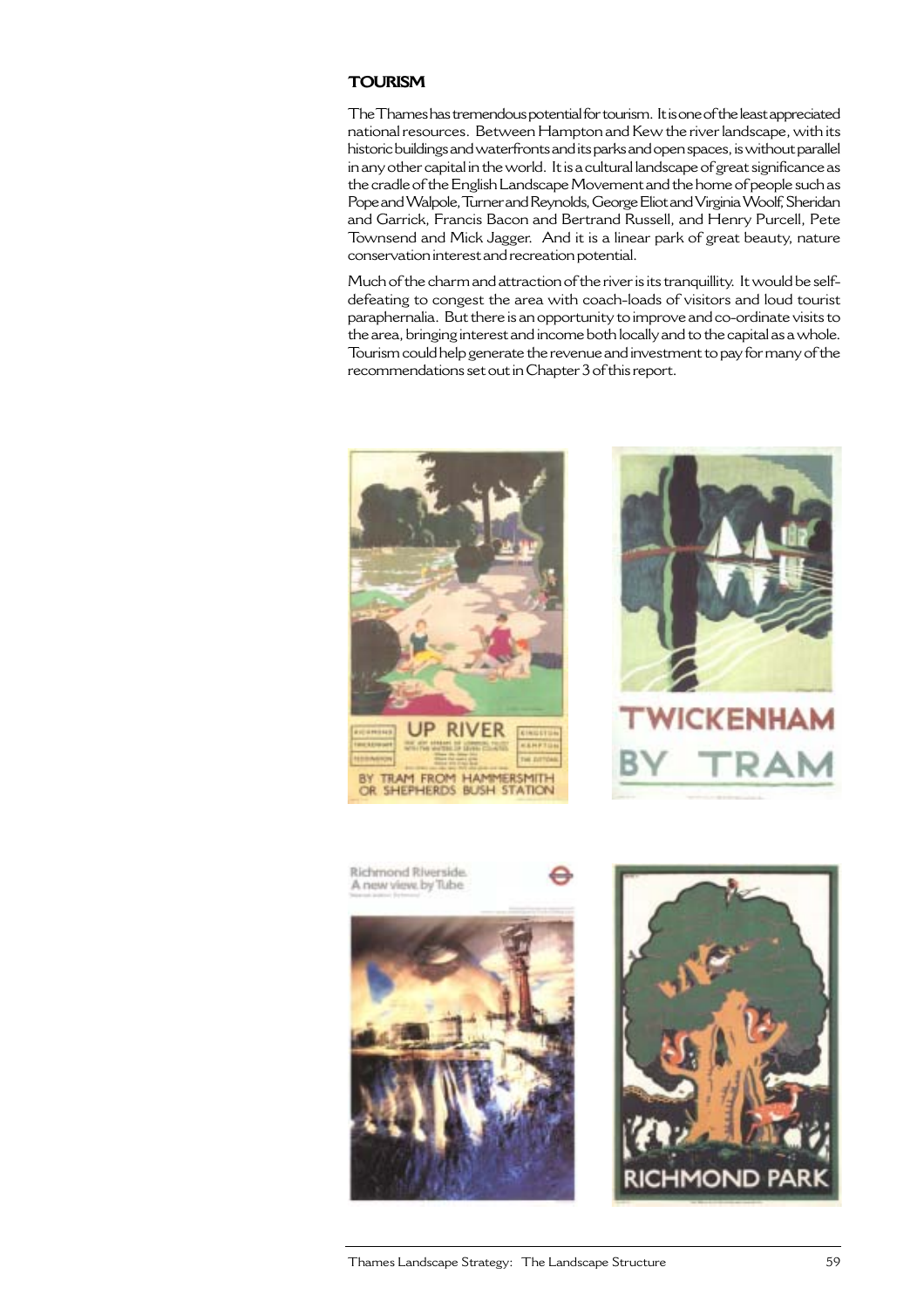## **Parks and Palaces**

The great royal palaces and parks and the villas of the attendant courtiers are connected by the river and largely open to the public (directly or by agreement) under the care of the following bodies:

## Parks and Gardens of Historic Interest:

| Grade 1   | Royal Parks                       |
|-----------|-----------------------------------|
| Grade II  | London Borough of Richmond        |
| Grade II* | National Trust                    |
| Grade II  | London Borough of Richmond        |
| Grade 1   | Historic Royal Palaces            |
| Grade 1   | Crown Commissioners               |
| Grade II* | London Borough of Richmond        |
| Grade II* | St Catherine's Convent            |
| Grade 1   | Royal Parks                       |
| Grade 1   | Trustees of Royal Botanic Gardens |
| Grade II  | St Mary's College                 |
| Grade I   | Syon Park Ltd                     |
|           |                                   |

## Palaces and Villas:

| Banqueting House, Hampton Crt | Grade 1   | Historic Royal Palaces     |
|-------------------------------|-----------|----------------------------|
| Garrick's Temple              | Grade 1   | London Borough of Richmond |
| Ham House                     | Grade 1   | National Trust             |
| Hampton Court Palace          | Grade 1   | Historic Royal Palaces     |
| King's Observatory, Kew       | Grade 1   | Crown Commissioners        |
| Kew Palace                    | Grade 1   | Historic Royal Palaces     |
| Marble Hill House             | Grade 1   | English Heritage           |
| Orleans House Octagon         | Grade 1   | London Borough of Richmond |
| Pembroke Lodge                | Grade II  | Crown Commissioners        |
| Strawberry Hill               | Grade 1   | St Mary's College          |
| Sudbrook Park                 | Grade 1   | Crown Commissioners        |
| Syon House                    | Grade 1   | Duke of Northumberland     |
| White Lodge                   | Grade II  | Crown Commissioners        |
| York House                    | Grade ll* | London Borough of Richmond |

There is great scope for joint marketing, ticketing and information between these bodies and the public transport network. An association of river tourist attractions are currently exploring the possibilities. Many visitors to London are unaware of the interconnection between these parks and buildings. If the links along the river were improved, the area could have enormous appeal as a day or weekend visit from the centre of London.

Policy proposals are included in Policy RL 16 below.

#### **Museums, galleries and theatres**

In addition to the parks and palaces, the river is well-served by museums galleries and theatres. There are opportunities to link these facilities into the tourist river landscape, in particular as part of the Brentford Initiative and the connections to Syon and Osterley via the Grand Union Canal.

Policy proposals are included in Policy RL 16 below.

#### **Refreshment**

Existing pubs, cafes and restaurants are listed for each reach in Chapter 3. To eat by the waterside, or at least to have views of the river, has great appeal for tourists. Facilities could be increased and upgraded on the built waterfronts. Public lavatories could be improved.

*Policy RL 16: Promote a programme of joint marketing between the main park, villa and palace tourist facilities along the river. Integrate the programme with riverside museums, galleries and theatres and with pubs, cafes and restaurants.* The river has great potential as a



resource for appropriate recreation and tourism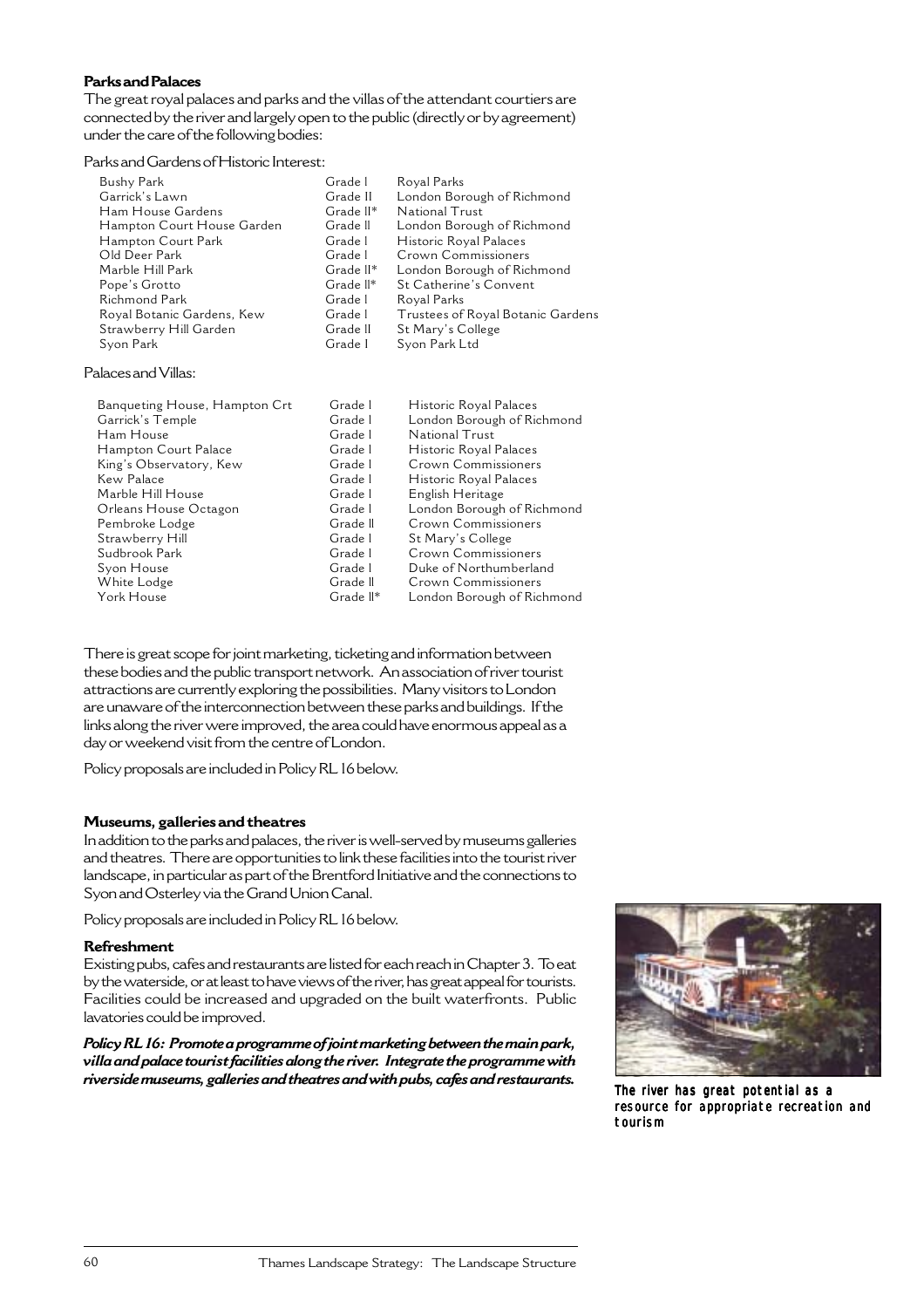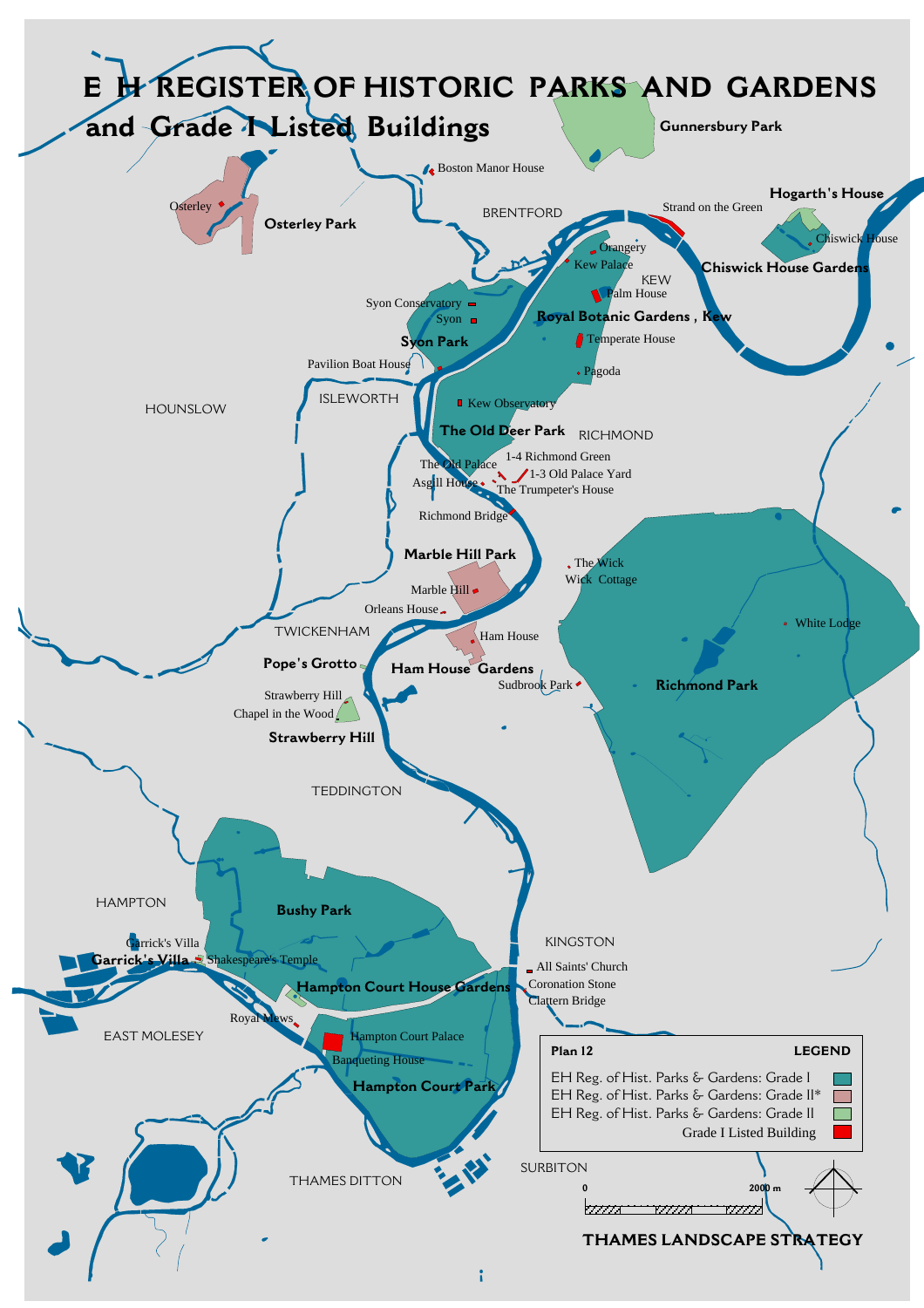